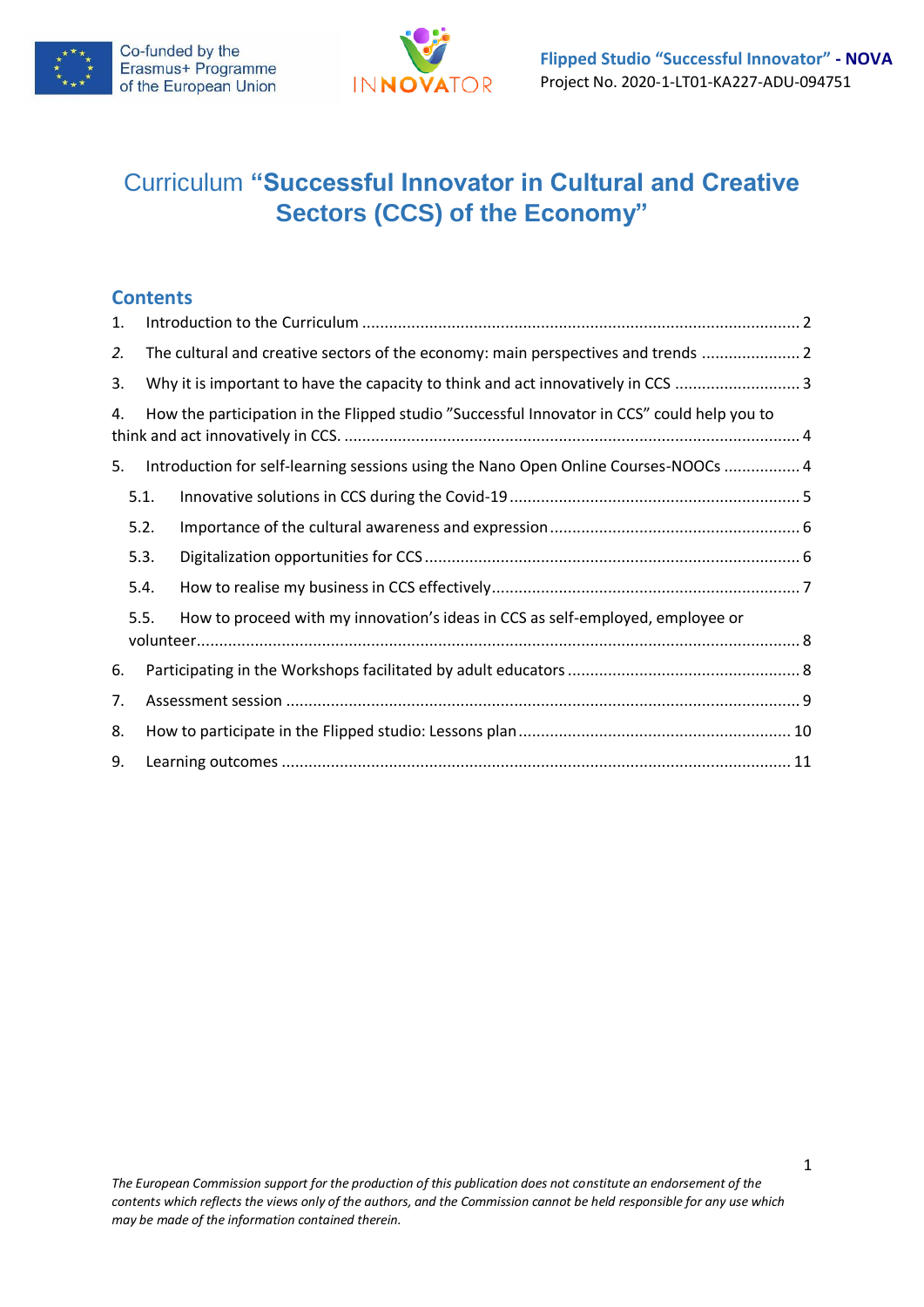



### <span id="page-1-0"></span>**1. Introduction to the Curriculum**

The main aim of the Curriculum is to present to you the innovative and attractive learning pathway dedicated to enhancing your main competences needed to think and act innovatively in Cultural and Creative Sectors of the economy.

We would like to invite you to participate in the training program named Flipped studio "Successful innovator" in order to:

- ➢ equip you with the set of innovative European and worldwide solutions in CCS during COVID-19 to unveil opportunities that can be sought by you, thus contribute to your future successful involvement in CCS as self-employed, employee or a volunteer;
- ➢ enhance and assess your skills and competences needed to become the successful innovator in CCS.

Seven sectors of CCS are covered by the training programme: Music, Performing Arts, Visual Arts, Audio-visual Arts, Games & Multi-media, Design & Fashion, Artistic crafts. 40 innovation solutions are presented in total, with at least 5-6 good practices for each of the defined sector.

*The training program is developed in the learner-friendly manner, is easy to join and based on the combination of the self-learning via e-platform with the facilitated face-to-face workshops. The duration of the training is 40 academic hours in total, including 26a.hours of self-learning in any time suitable for you and 14 academic hours for 4 face-to-face workshops facilitated by adult educators and helping you to deepen your knowledge acquired by online learning. After successfully finishing the training course you will get the Digital Badge (Certificate) which indicates your competences obtained and could be used for improving your CV.*

# <span id="page-1-1"></span>*2.* **The cultural and creative sectors of the economy: main perspectives and trends**

The cultural and creative sectors (CCS) represented around 3.5% of all products and services made in the EU and employed 3% of the European workforce before the Pandemic (Covid-19). However, the CCS are among the most severely impacted at this time as artistic and cultural events are being postponed or cancelled all across Europe. According to preliminary estimates by Eurostat in 2020, the COVID-19 crisis may affect about 7.3 million cultural and creative jobs across the EU representing 3.7% of total employment across the EU. Many of these jobs lack adequate protection, in fact, 32% of cultural sector workers are self-employed.

Despite the difficulties, CC sectors have shown tremendous solidarity amidst the crisis – offering their works for free online, easing feelings of isolation and contributing to the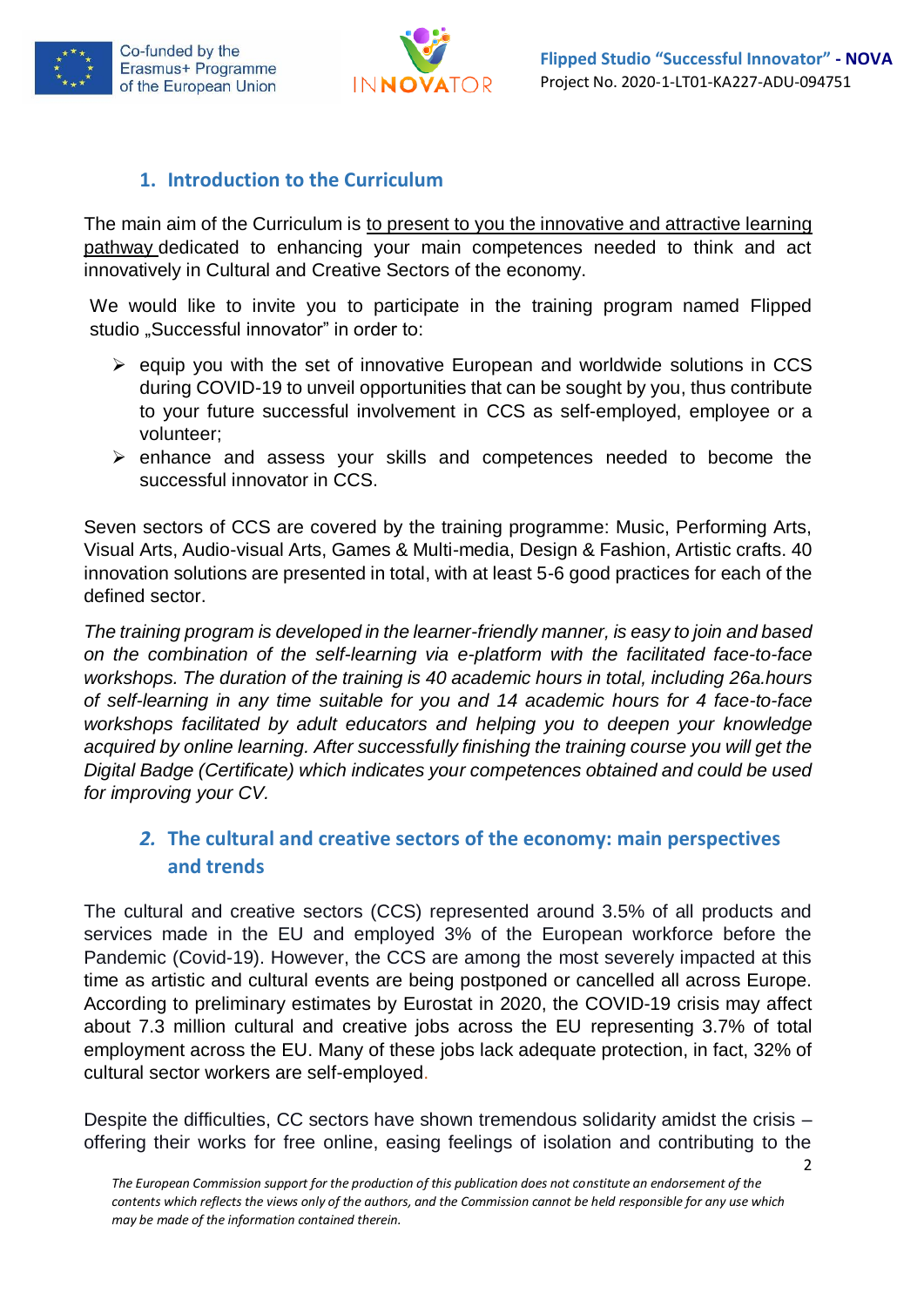



mental and emotional health and well-being of people in these challenging times. Art and culture can help to act as a remedy in these circumstances as exhibitions, music

and films on digital platforms are acting as a "social connector" that people can engage with from home. Massive digitalisation coupled with emerging technologies, such as virtual and augmented realities, can create new forms of cultural experience, dissemination and new business models with market potential. While the provision of free and digitally mediated cultural content is not sustainable over time, it has opened the door to many future innovations. To capitalise on them, there is a need to address the digital skills shortages within the sector and improve digital access beyond large metropolitan areas.

The crisis is testing the EU's citizens capacity to think and act in unconventional and innovative ways to respond to these unprecedented circumstances. That is why there are needs to stimulate European awareness of innovative solutions undertaken during the COVID-19 in CCS as well as empower and train people to be successful innovators in CCS. Thus, one of the objectives of this training course is sharing the best practices for coming up with bottom-up solutions from the CCS.

# <span id="page-2-0"></span>**3. Why it is important to have the capacity to think and act innovatively in CCS**

The capacity to think and act innovatively is the ability to come up with new ideas and novel approaches for participating successfully in the cultural and creative sectors (CCS)of the economy, especially in the context of Covid-19. As the economic situation in CCS is changing fast, your ability to be flexible and to adapt to this change is crucial if you want to have a successful career in CCS. Whether you aspire to become self-employed, persist a career as an employee or become a volunteer in CCS, the ability to generate innovative ideas and actions is inevitable in order to keep up with rapid changes of the CC sectors and overcome the challenges appeared during the Pandemic.

Why your innovative thinking and acting is important in CCS:

- ➢ It empowers you to participate in the Cultural and Creative Sectors (CCS)
- $\triangleright$  It equips you with a set of genuine ideas, tips, tools and methods to anticipate and prevent the challenges in CCS
- ➢ It gives you a possibility to use the accumulated knowledge, experience and to adapt to the things that limit you at the time: Covid-19, budget, colleagues with different opinions, etc.
- ➢ Innovative ideas help you achieve goals despite the circumstances.
- $\triangleright$  Innovative thinking is in reality creative problem solving, and it is a crucial skill if you want to remain competitive in the marketplace, whatever your role is.
- $\triangleright$  Innovative thinking is a significant criterion when the employer is choosing an employee. An innovative person would be a much more preferred candidate as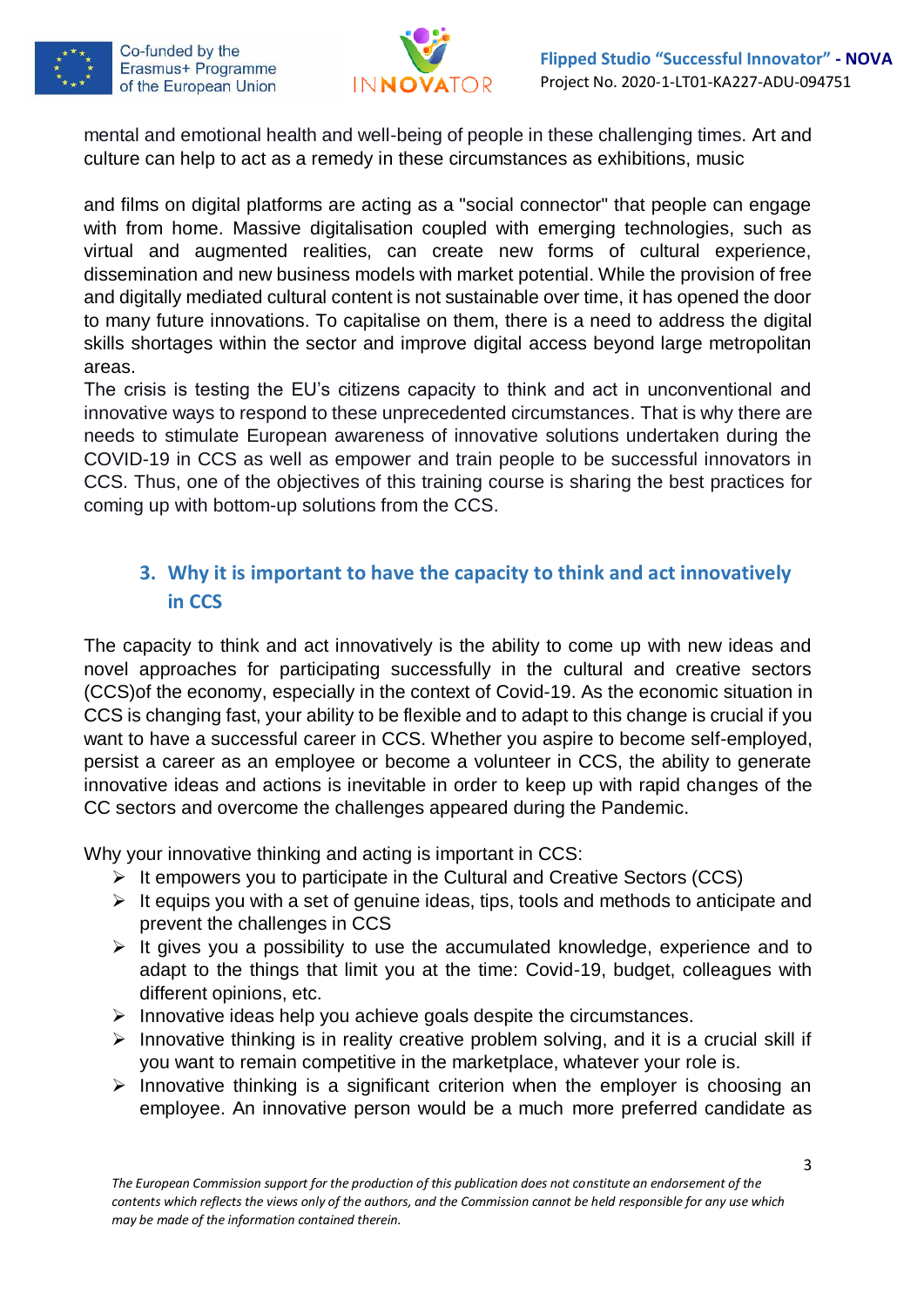



such person would tend to make decisions himself, take actions, suggest improvements for the company and take responsibility.

- <span id="page-3-0"></span>➢ It increases your self-confidence, motivation to be involved to the CCS, and in general, contributes to wellbeing and active citizenship in CCS.
	- **4. How the participation in the Flipped studio "Successful Innovator in CCS" could help you to think and act innovatively in CCS.**

The Flipped studio "Successful Innovator" is a learning pathway to develop your five main competences needed to think and act innovatively in CCS:

- ➢ Understanding of main components of innovations in CCS
- $\triangleright$  Culture awareness and expression
- ➢ Digital
- ➢ Entrepreneurship
- $\triangleright$  Realising your innovative ideas in CCS

The training process in the Flipped studio is organised in the modern educational elearning environments, adapted to the Pandemic situation. The teaching methodology suggested to you ensures an awareness-raising of about 40 implemented successful innovative ideas in seven Cultural and Creative sectors, deepens your knowledge on the above mentioned five competences and increases your capacity for making future actions towards your innovative way in CCS as self-employed, employee or volunteer as well.

The structure of the learning process is the following:

- ➢ The learning process for awareness-raising and deepening knowledge on the competences is based on five self-learning sessions using short, wellstructured video courses, named NOOCs (Nano Open Online Courses).
- $\triangleright$  The leaning process for making actions is enriched by the discussions and reflections in the groups during four workshops facilitated by adult educators. There is the possibility to implement the workshops in online environments, like ZOOM classrooms.

The Flipped studio covers competences that are meant to develop your innovative thinking in CCS therefore by participating you will be able to foster your ability to generate novel and creative ideas for successfully carrying out and continuing your activities despite changing market or unpredicted circumstances such as Covid-19.

# <span id="page-3-1"></span>**5. Introduction for self-learning sessions using the Nano Open Online Courses-NOOCs**

The NOOCs method became very important during the Pandemic period as allows to organize self-learning using flipped studio methodology. It means that you are invited to firstly learn the materials yourself online and then to discuss and fulfil the practical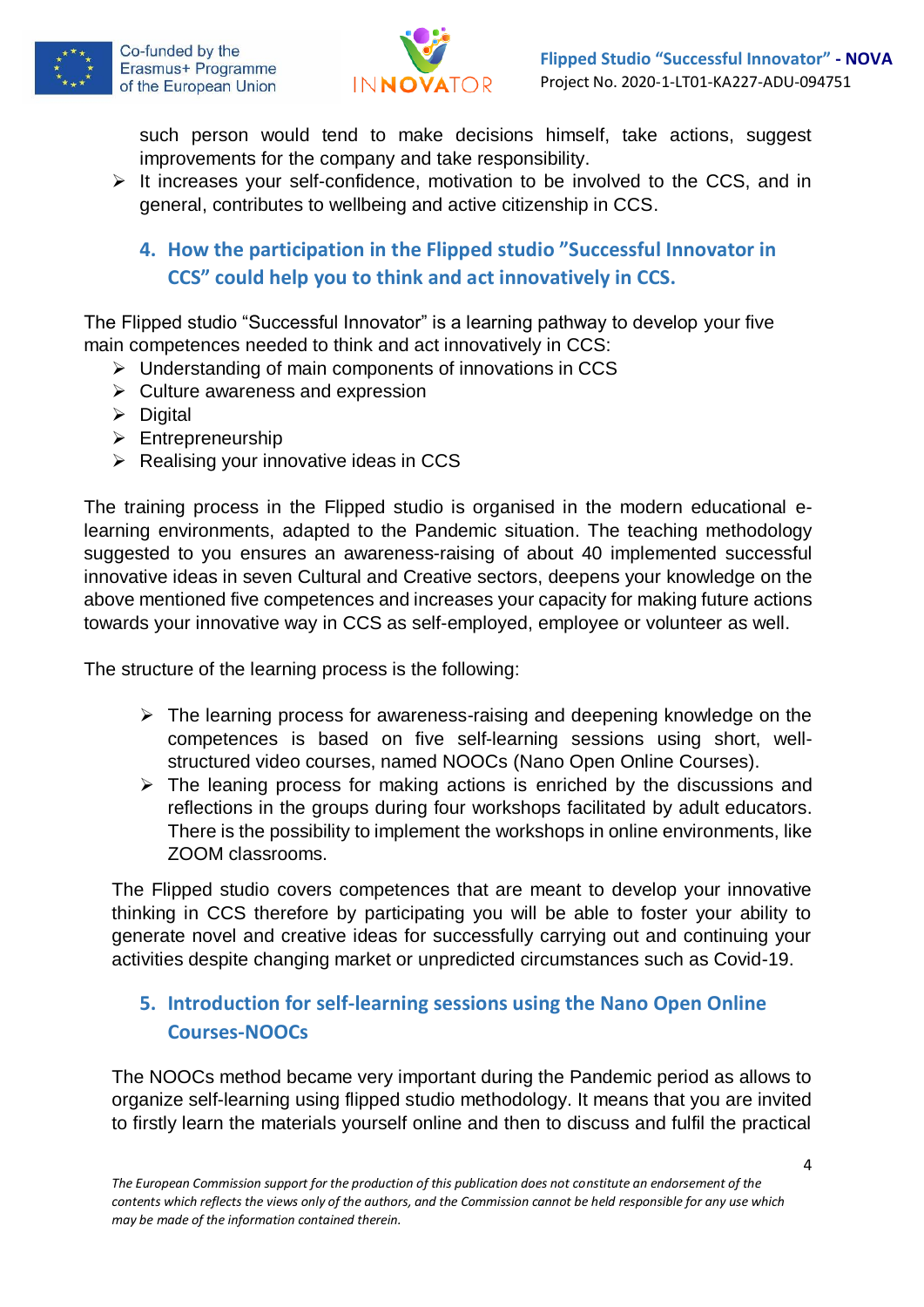



exercises during the workshops, facilitated by an adult educator (practical sessions on the Flipped Studio).

The five self-learning sessions aimed at awareness-raising and deepening knowledge on the five competences for being creative and innovative in CCS are:

- 1. Innovative solutions in CCS during the Covid-19
- 2. Importance of the cultural awareness and expression
- 3. Digitalization opportunities for CCS
- 4. How to realise my business in CCS effectively

5.How to proceed with my innovation ideas in CCS as self-employed, employee or volunteer

Each self-learning session includes the set of NOOCs: Nano (small) Open Online Courses. Each NOOC is presented as an attractive short video-course including training materials and following-up with the self-testing and practical exercises. The NOOCs are online training courses that provide you with:

- $\triangleright$  self-learning opportunities in any time suitable for you,
- ➢ free access and unrestricted participation to learn from the any video-course of your choice.

### <span id="page-4-0"></span>**5.1. Innovative solutions in CCS during the Covid-19**

This self-learning session *"Innovative solutions in CCS during the Covid-19"* is dedicated for developing your competence "Understanding of main components of innovations in CCS".

The good level of this competence increases your abilities for analysing the spectrum of innovation in culture and creative sectors of economy (CCS)such as music, performing arts, visual arts, audio-visual arts, Games and Multi-media, Design & Fashion, Artistic crafts. This competence reinforces your capacity to learn from the good innovative practices in CCS emerged during the COVID-19, understand the challenges the COVID-19 brought to CCS as well as realise the wide range innovative solutions which could benefit for re-enforcing of CCS. Having this competence means that you are able as well to analyse the successful practices from the point of the importance of using the digital technology and understand that itis opening the door to many future innovations in CCS. Thus, this competence refers to the creative capacity to search for, recognise and store new and innovative ideas, benefit from them and act upon opportunities presented in innovative solutions in CCS.

This self-learning session consisting of the 8 NOOCs (Nano open online courses) presented as a short video and aiming to deepen each of the following skills, corresponding to the seven above-defined sectors of cultural and creative economy: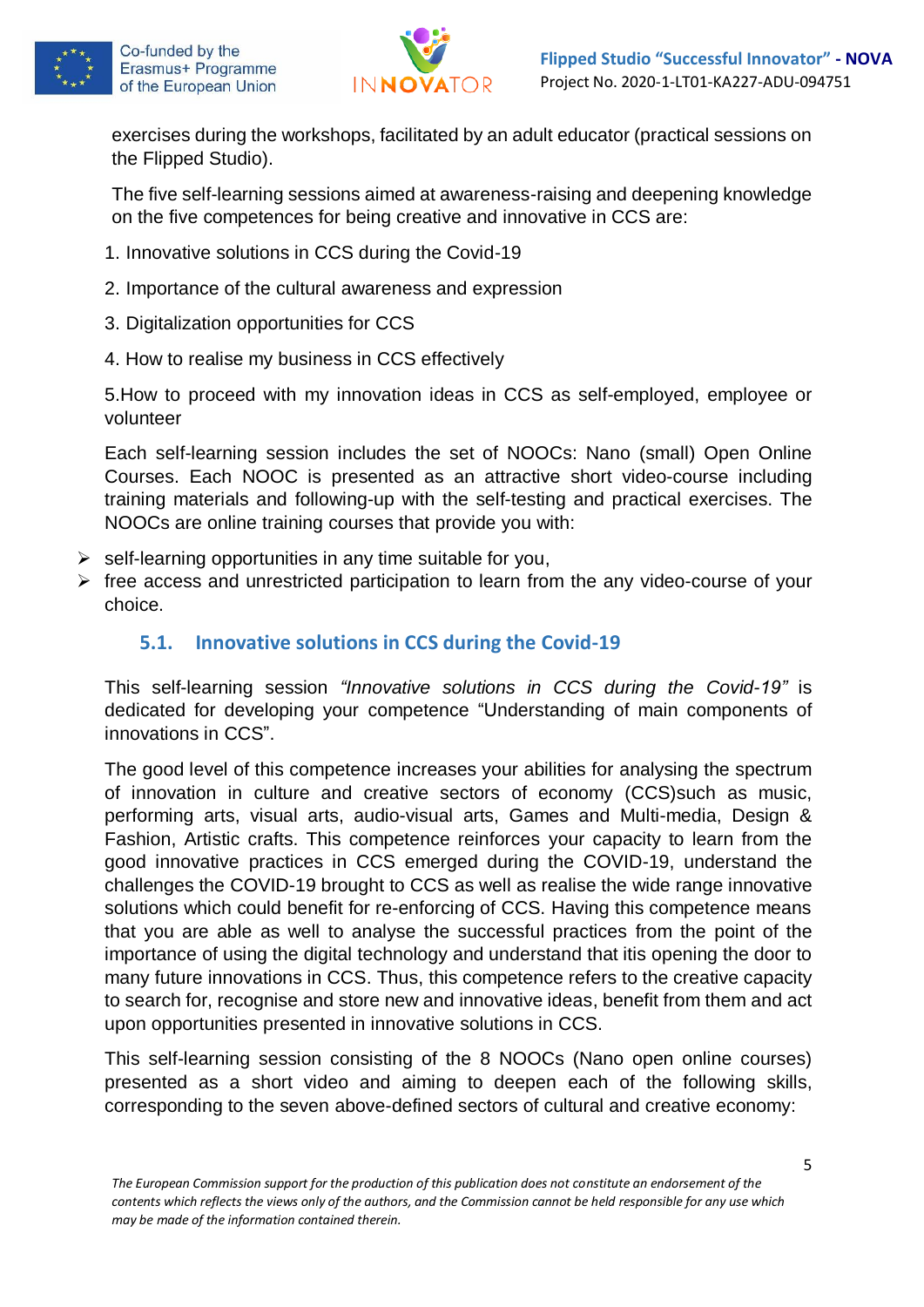



- ➢ Identifying opportunities for innovation ideas in the Culture Creative Sectors of economy during the Pandemic
- $\triangleright$  Creative analysing the innovation solutions in the Music sector
- ➢ Creative analysing the innovation solutions in the Performing Arts sector
- $\triangleright$  Creative analysing the innovation solutions in the Visual Arts sector
- ➢ Creative analysing the innovation solutions in the Audio-Visual Arts sector
- ➢ Creative analysing the innovation solutions in the Games & Multi-media sector
- ➢ Creative analysing the innovation solutions in the Design & Fashion sector
- ➢ Creative analysing the innovation solutions in the Artistic Crafts sector

## <span id="page-5-0"></span>**5.2. Importance of the cultural awareness and expression**

This self-learning session *"Importance of the cultural awareness and expression"* is dedicated to the development of your competence "Cultural awareness and expression".

Managing a good level of this competence helps you to develop and express your own ideas within cultural and creative contexts, thus, creates a basis to be a successful innovator in the cultural and creative sectors of the economy, especially during the COVID-19 pandemic outbreak. This competence increases your understanding of how ideas and meanings are creatively expressed and communicated in different cultures. Having this competence helps you to use different ways of communicating ideas, both as an individual and collectively in a team, with the respect for diversity in cultural expressions of them, especially after the pandemic outbreak. It also regards the development of an ethical and responsible approach to the intellectual and cultural ownership of ideas.

This self-learning session consisting of the 5 NOOCs (Nano open online courses) presented as short videos and aiming to deepen the following skills:

- $\triangleright$  Expressing, interpreting and developing your ideas with empathy in the range of the forms within cultural and creative contexts
- ➢ Understanding how your ideas in CCS can correspond to the different cultures
- $\triangleright$  Understanding the different ways of communicating the innovative ideas in CCS both as an individual and collectively in a team
- $\triangleright$  Ethical respect for diversity in cultural and artistic expressions of creative ideas
- ➢ Showing the responsibility towards intellectual and cultural ownership in CCS

# <span id="page-5-1"></span>**5.3. Digitalization opportunities for CCS**

This self-learning session *"Digitalization opportunities for CCS"* is dedicated for developing your Digital competence.

Digital tools and opportunities have become an integral part of the activities of many sectors, including CCS, due to COVID-19 circumstances. Thus, the good level of the Digital competence creates your abilities to use digital technologies for developing and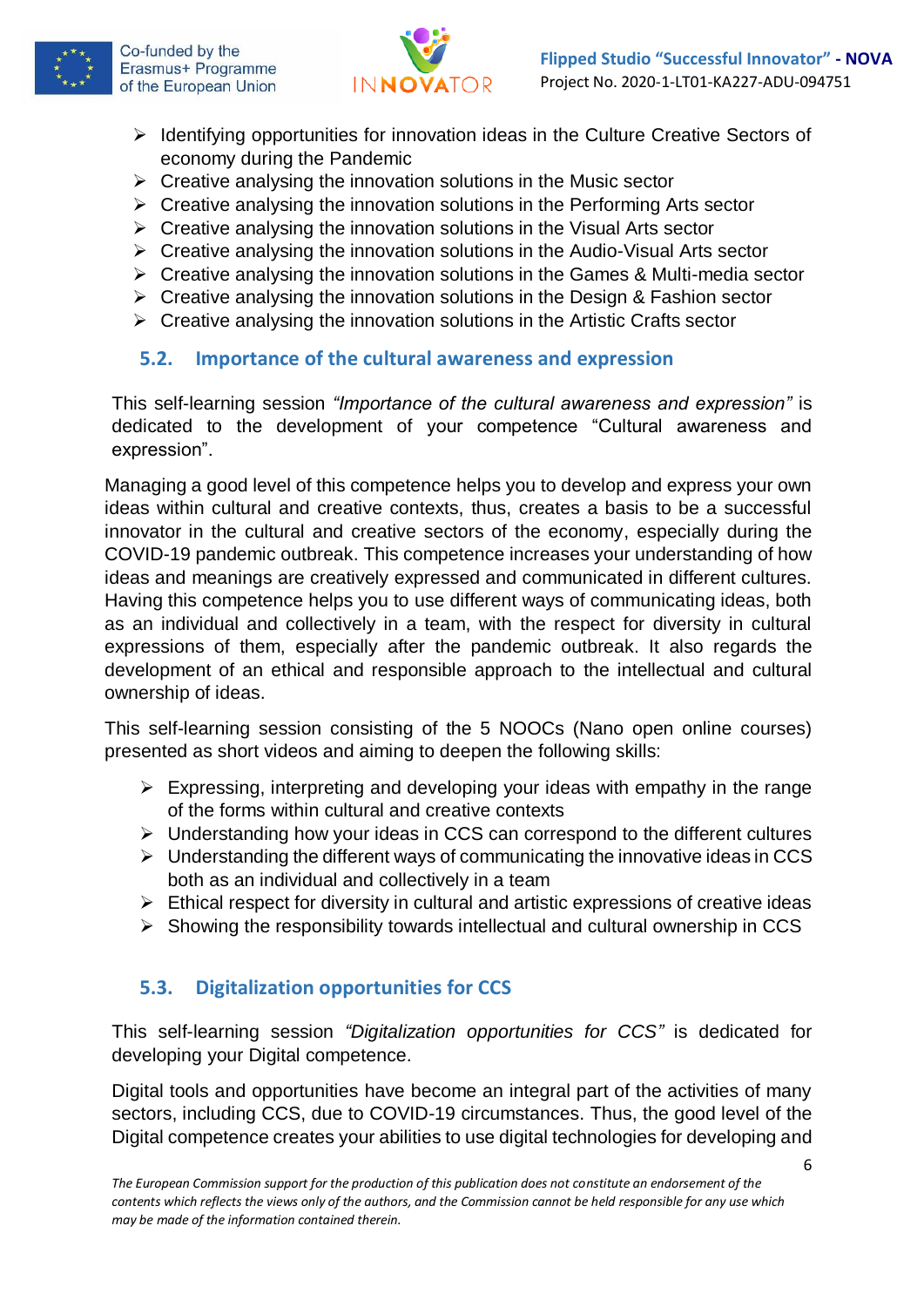



implementing innovative ideas in CCS. It increases as well your capacity to use the internet search for discovering the new opportunities safely, to pitch your innovative ideas in CCS digitally, to make attractive digital presentations, to use the social media opportunities for marketing your innovative ideas in CCS and communicating with the followers during COVID-19 pandemics and in the future.

This self-learning session consisting of the 5 NOOCs (Nano open online courses)presented as short videos and aiming to deepen the following skills:

- ➢ Understanding the benefits of using digital technologies for creating, presenting and implementing the innovation ideas in CCS
- ➢ Using internet search for discovering the new opportunities in CCS safely
- ➢ Awareness of the possibility to express your idea using digital presentations and animations
- ➢ Using different digital platforms, tools for collaboration and communication, social media especially within the period of limitation of face-to-face activities, like COVID-19
- ➢ Understanding of limitations and risks of the digital sphere.

## <span id="page-6-0"></span>**5.4. How to realise my business in CCS effectively**

This self-learning session *"How to realise my business in CCS effectively"* is dedicated for developing your Entrepreneurship competence.

Good level of this competence helps you to start or run your business in CCS successfully. Having this competence increases your abilities to develop innovative ideas in your business creatively by bringing new and innovative product or service to market as well as evaluate the problems and risks which have to be overcome especially considering COVID-19 pandemic situation. By strengthening your ability to start a new business in CCS, improving your working life, being proactive citizen and consequently coping with the socioeconomic challenges that the world is facing during pandemic, you will become an active part of society.

This self-learning session consists of the 5 NOOCs (Nano open online courses) presented as short videos and aimed to deepen the following skills:

- $\triangleright$  Understanding of the core business principles and steps to be followed when creating and managing business in CCS
- ➢ Creativity in developing innovative ideas in your CCS business
- ➢ Critical thinking and looking at your business ideas from different perspectives
- ➢ Problem solving while implementing your CCS business idea
- $\triangleright$  Coping with uncertainty, ambiguity and risk in your business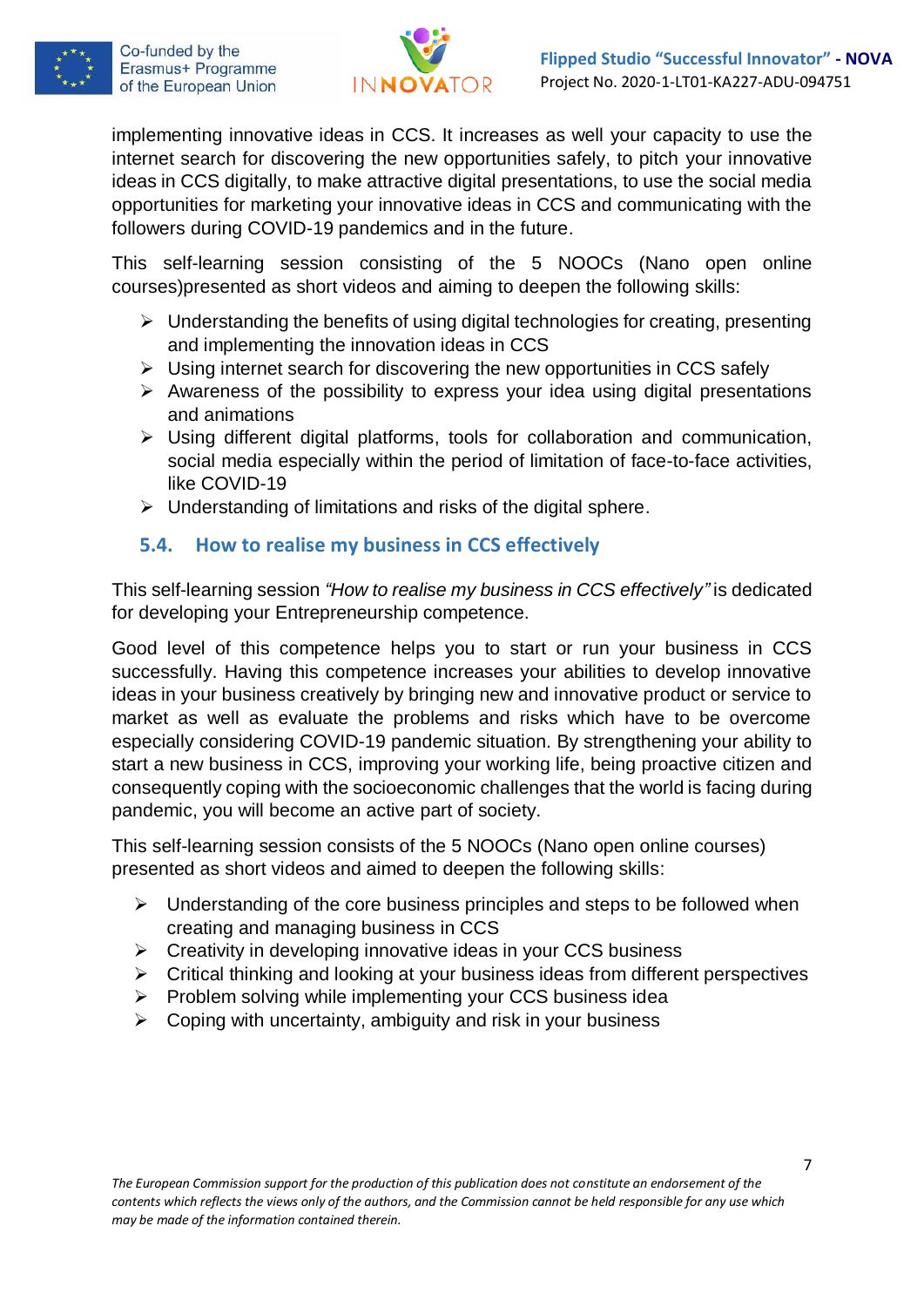



# <span id="page-7-0"></span>**5.5. How to proceed with my innovation's ideas in CCS as self-employed, employee or volunteer**

This self-learning session *"How to proceed with my innovations ideas in CCS as selfemployed, employee or volunteer"* is dedicated for developing your competence "Realising your innovative ideas in CCS".

Good level of this competence enables you to make actions by specifying your innovative ideas in CCS as self-employed, employee or volunteer and presenting it in the digital visualization form. Having this competence increases your capacity to understand your strengths and weaknesses and realise how involvement in the CCS could benefit your life, even during critical situations, like the COVID-19 pandemic. This competence develops as well your capacity to visualize and present your minds, ideas and the future steps as memorable picture using Google Jamboard, which is a modern digital visual thinking tool. Having this capacity to develop and present visually your mid-map is very important step to proceed with your innovation ideas successfully as Albert Einstein said: "If I can't picture it, I can't understand it."

The self-learning session consists of the 4 NOOCs (Nano open online courses) presented as short videos and aiming to deepen the following skills:

- ➢ Understanding your own strengths and weaknesses in implementing your innovation idea in CCS
- ➢ Understanding the success factors as well as threats that can influence the implementing of your innovation idea in CCS
- ➢ Awareness on visual thinking tool Google Jamboard to develop and express your innovative ideas in CCS
- ➢ Presenting visually your mind-map of innovation ideas and future plans using the Jamboard.

# <span id="page-7-1"></span>**6. Participating in the Workshops facilitated by adult educators**

In additional to self-learning sessions defined above, the classroom-based Workshops facilitated by adult educators are an important part of the learning process within the Flipped Studio. The discussions and reflections in the groups are essential for developing a sense of innovation and ensure a better acquisition of the five competences described above and development of related to them skills. You will be invited to participate in four Workshops.

The first workshop is intended for introducing by adult educator-facilitator the learning process within the Flipped Studio "Successful Innovator" as well as the content of the first self-learning session "Innovative solutions in CCS during the Covid-19" to the participants.

The next three facilitated workshops are dedicated to developing the specific competence "Realising your innovative ideas in CCS" and are based on the reflections on self-learning materials and developing abilities for making innovation actions. These workshops are: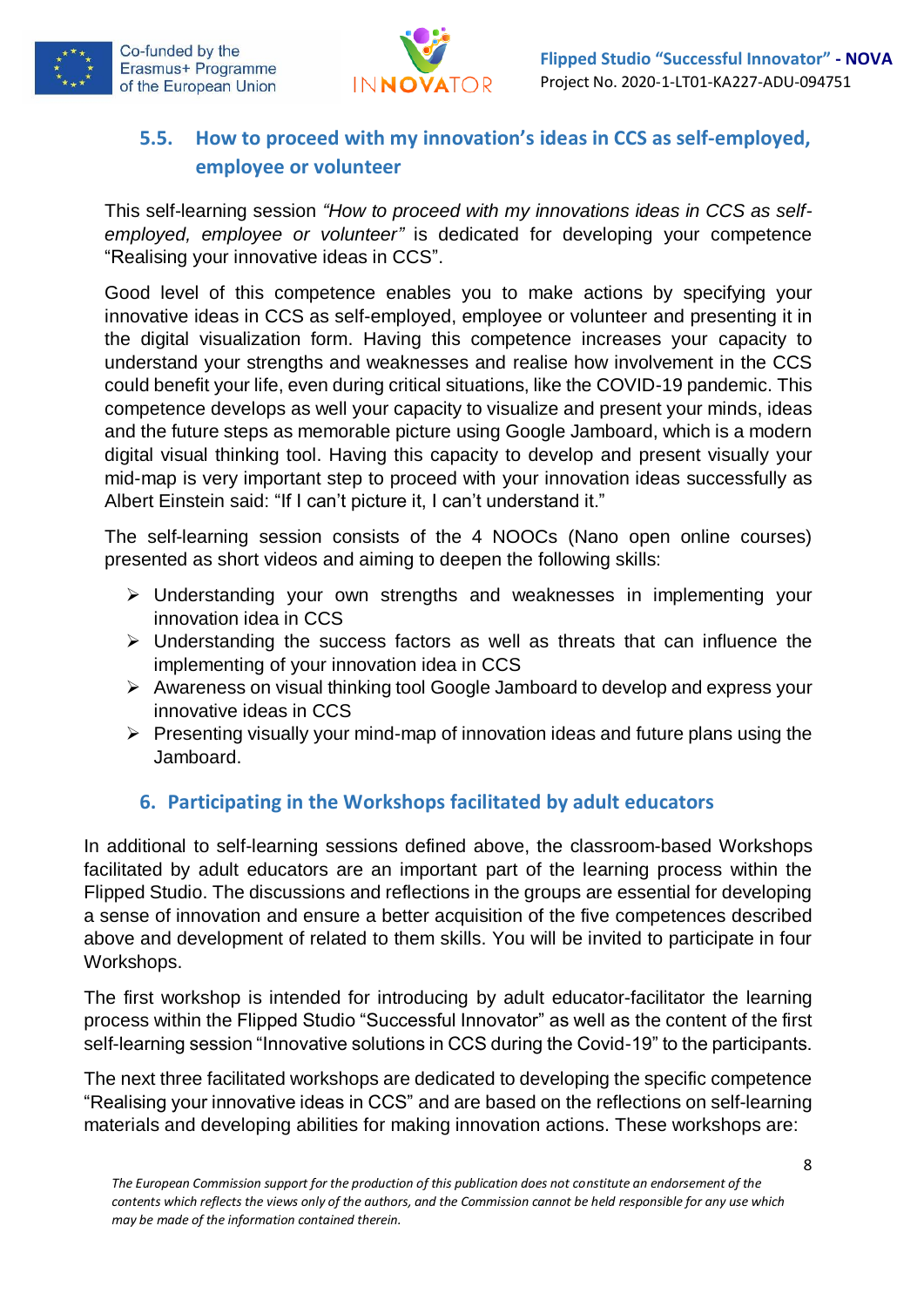



- ➢ Tell Your Innovation Dreams,
- ➢ Strengthen Your Knowledge,
- ➢ Stop Dreaming, Start Innovating!

The facilitator could organise these classroom-based workshops in the new online environments, like ZOOM classrooms.

### <span id="page-8-0"></span>**7. Assessment session**

To assess your competences needed to become successful innovator in CCS we suggest you 2 different tools:

- ➢ Self-assessment test
- ➢ Visual learner's presentation "My innovation idea in CCS"

Self-assessment test consists from 25 closed questions with explanation of correct answers.

You will be suggested to execute the self-assessment test at the beginning of the learning process at flipped studio "Successful Innovator" in order you could understand the level of your knowledge on the five main competences to be a successful innovator and defined above. The obtained during the training programme five competences and coherent skills are assessed during the final training session using the postassessment test.

After successful finishing the post-assessment test (at least 80% (or 20 questions) of 25 questions have to be answered correctly) you are invited to present the visual presentation "My innovation idea in CCS" to your facilitator and the group during the last Workshop.

Following the provided instructions and using suggested by facilitator visual thinking tool Google Jamboard, you will present your mind-map to show your innovative ideas in CCS and the future steps to be done. This part of the assessment also strengthens your competence "to realise innovative ideas in CCS" and will help you to make further actions on your participation in CCS. The following features of visual presentation are evaluated (rating from 1 to 10) by the facilitator:

- $\triangleright$  Innovativeness of the presented idea
- $\triangleright$  Clarity of the innovative idea
- $\triangleright$  Steps of the idea realisation
- $\triangleright$  Use of digital elements

The maximum score you can get is 40 points, however the passing rate of your visual presentation is 32 points in total. After successful completion of the post-assessment test and the visual presentation you are entitled to receive the digital badge "Successful Innovator in CCS" which you can use in your CV, job search networks and social media.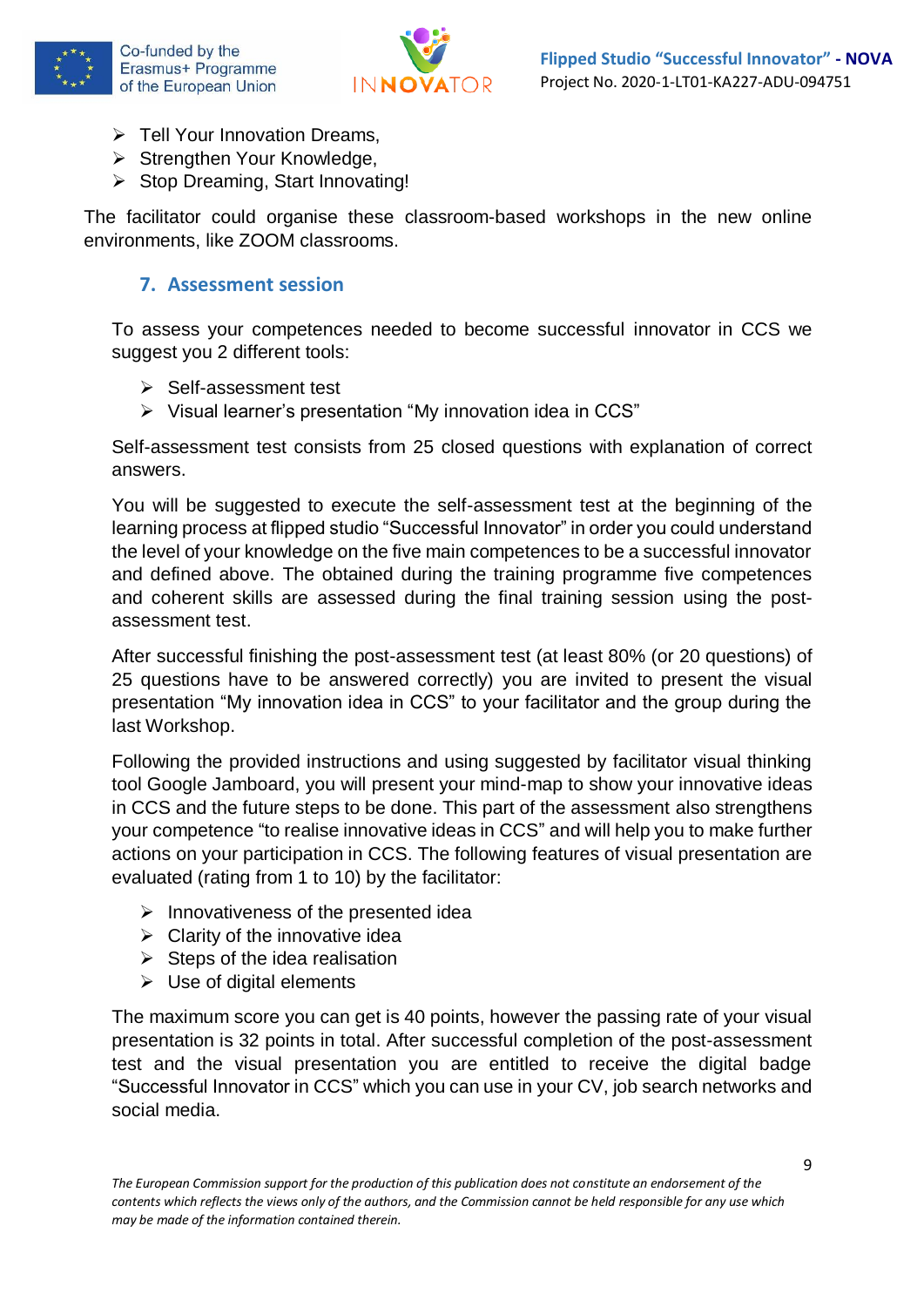



### <span id="page-9-0"></span>**8. How to participate in the Flipped studio: Lessons plan**

This Lessons' plan provided below gives you a step-by-step overview of the learning process in the Flipped studio "Successful innovator".

| <b>Training</b><br><b>steps</b> | Type of the<br>learning session                                                                                    | Duration,<br>a. h | <b>Content/Topics</b>                                                                                                                                                                                                                                                                                                                                                                                                                                                                                                                                                          |
|---------------------------------|--------------------------------------------------------------------------------------------------------------------|-------------------|--------------------------------------------------------------------------------------------------------------------------------------------------------------------------------------------------------------------------------------------------------------------------------------------------------------------------------------------------------------------------------------------------------------------------------------------------------------------------------------------------------------------------------------------------------------------------------|
| 1                               | 1st Workshop-<br>Introductory session<br>Face-to-face /ZOOM                                                        | $\overline{2}$    | Getting to know each other. Ice-breaker exercise<br>➤<br>Introduction of the learning process within the Flipped Studio<br>$\rightarrow$<br>"Successful Innovator"<br>Learners expectations<br>➤<br>Initial assessment of competences and skills of adult learners willing<br>➤<br>to become successful innovators in CCS<br>Short Introduction of the first self-learning session "Innovative<br>➤<br>solutions in CCS during the Covid-19"<br>Giving the task for first online self-learning session<br>➤                                                                    |
| $\overline{2}$                  | First online self-<br>learning session<br>"Innovative solutions<br>in CCS during the<br>Covid-19 "                 | 8                 | $\blacktriangleright$<br>Analysing the seven CC sectors (short animation videos and self-<br>testing exercises)<br>Self-learning using 40short videos on success stories in 7 CC<br>➤<br>sectors<br>Fulfilling the self-testing practical exercises<br>➤<br>Self-reflection on each of the story (will be presented by learners<br>➤<br>during the 2 <sup>nd</sup> Workshop                                                                                                                                                                                                    |
| 3                               | 2 <sup>nd</sup> Workshop - Tell<br>Your Innovation<br>Dreams<br>Face-to-face / online<br>meeting                   | $\overline{4}$    | ≻<br>Deepen knowledge obtained during the 1 <sup>st</sup> self-learning session<br>(short videos on success stories in 7 CC sectors)<br>Feedback on the challenges faced during the Pandemic<br>Discussing the innovative solutions to overcome the challenges<br>Reflection on the possibility to act upon opportunities presented<br>in the success stories (at least one story per participant).<br>Introduction to the second and third online self-learning sessions:<br>➤<br>Importance of the cultural awareness and expression<br>Digitalization opportunities for CCS |
| 4                               | online self-<br>Second<br>learning<br>session<br>"Importance<br>of the<br>cultural<br>awareness<br>and expression" | 4                 | ➤<br>Self-learning on the basis of 5 NOOCs (short online video courses)<br>dedicated to the competence "Cultural awareness and expression"<br>Fulfilling the practical exercises<br>⋗<br>$\blacktriangleright$<br>Self-reflection on the provided learning materials                                                                                                                                                                                                                                                                                                           |
| 5                               | <b>Third</b><br>online self-<br>session<br>learning<br>"Digitalization<br>opportunities for CCS                    | 4                 | ⋗<br>Self-learning on the basis of 5NOOCs dedicated to the Digital<br>competence<br>Fulfilling the practical exercises<br>➤<br>$\blacktriangleright$<br>Self-reflection on the provided learning materials                                                                                                                                                                                                                                                                                                                                                                     |
| 6                               | 3rd Workshop Face-<br>to-face / online<br>meeting "Strengthen<br>Your Knowledge"                                   | 4                 | > Group work exercises on second and third self-learning sessions<br>> Introduction of the fourth self-learning session "How to realise my<br>business in CCS effectively"<br>$\triangleright$ Introduction on how to prepare for the final assessment including test<br>and visual presentation of your idea (using the mind-map) in order to<br>get the Digital Badge                                                                                                                                                                                                        |
| $\overline{7}$                  | Fourth online self-<br>learning session<br>"How to realise my<br>business in CCS<br>effectively                    | $\overline{4}$    | Self-learning on the basis of<br>5NOOCs dedicated to the<br>⋗<br>Entrepreneurship competence<br>Fulfilling the practical exercises<br>➤<br>➤<br>Self-reflection on the provided learning materials                                                                                                                                                                                                                                                                                                                                                                             |

*The European Commission support for the production of this publication does not constitute an endorsement of the contents which reflects the views only of the authors, and the Commission cannot be held responsible for any use which may be made of the information contained therein.*